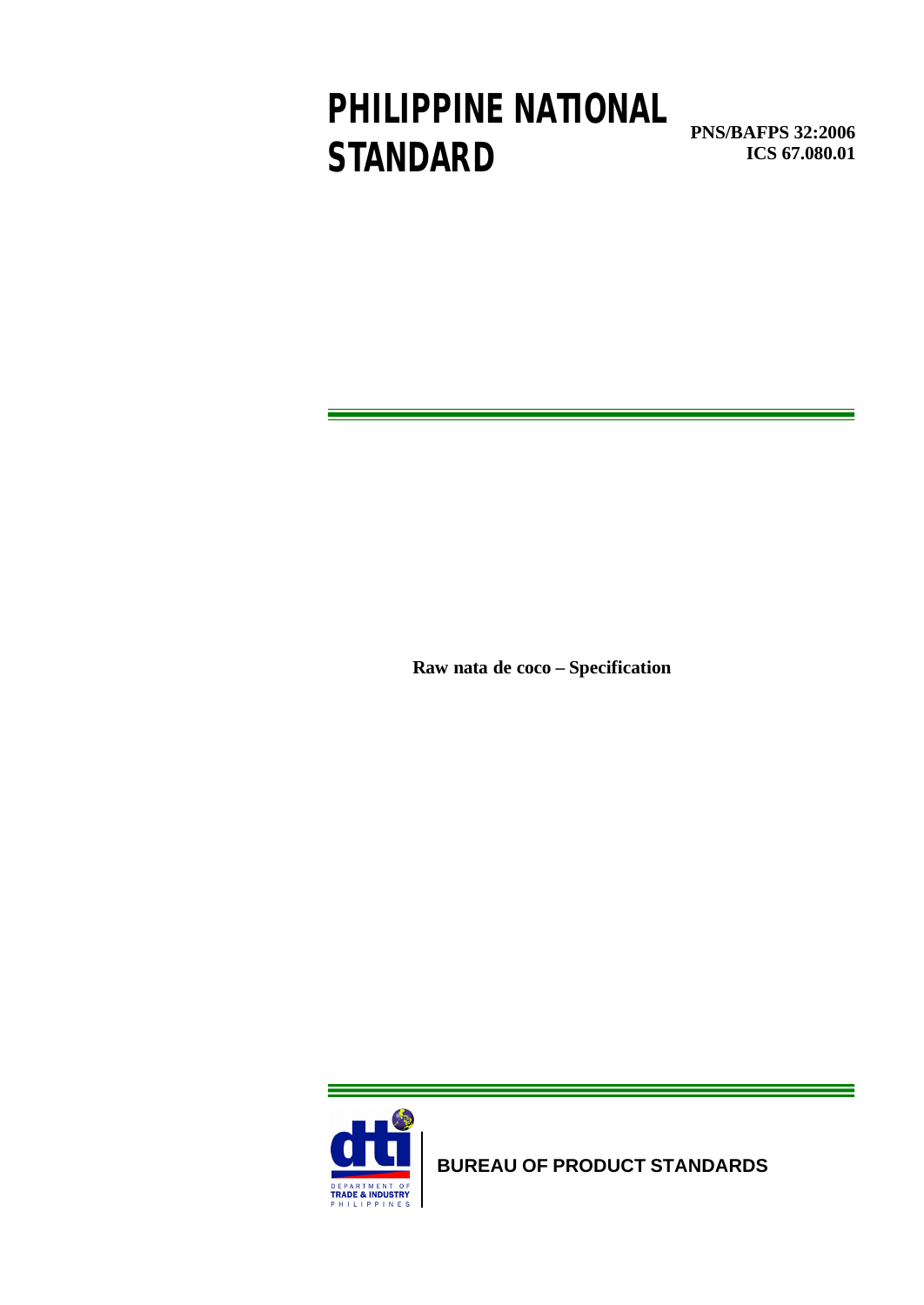#### **Foreword**

The development of Philippine National Standard for Raw nata de coco was initially undertaken upon the request of the Philippine Coconut Authority (PCA). In close collaboration with the Regional Offices of PCA, the Bureau of Agriculture and Fisheries Product Standards (BAFPS) conducted a series of public consultative meetings to thresh out comments from all concerned stakeholders.

BAFPS deemed it necessary to adopt a standard providing common understanding on the scope, grading, tolerances, hygiene and methods of analysis and sampling.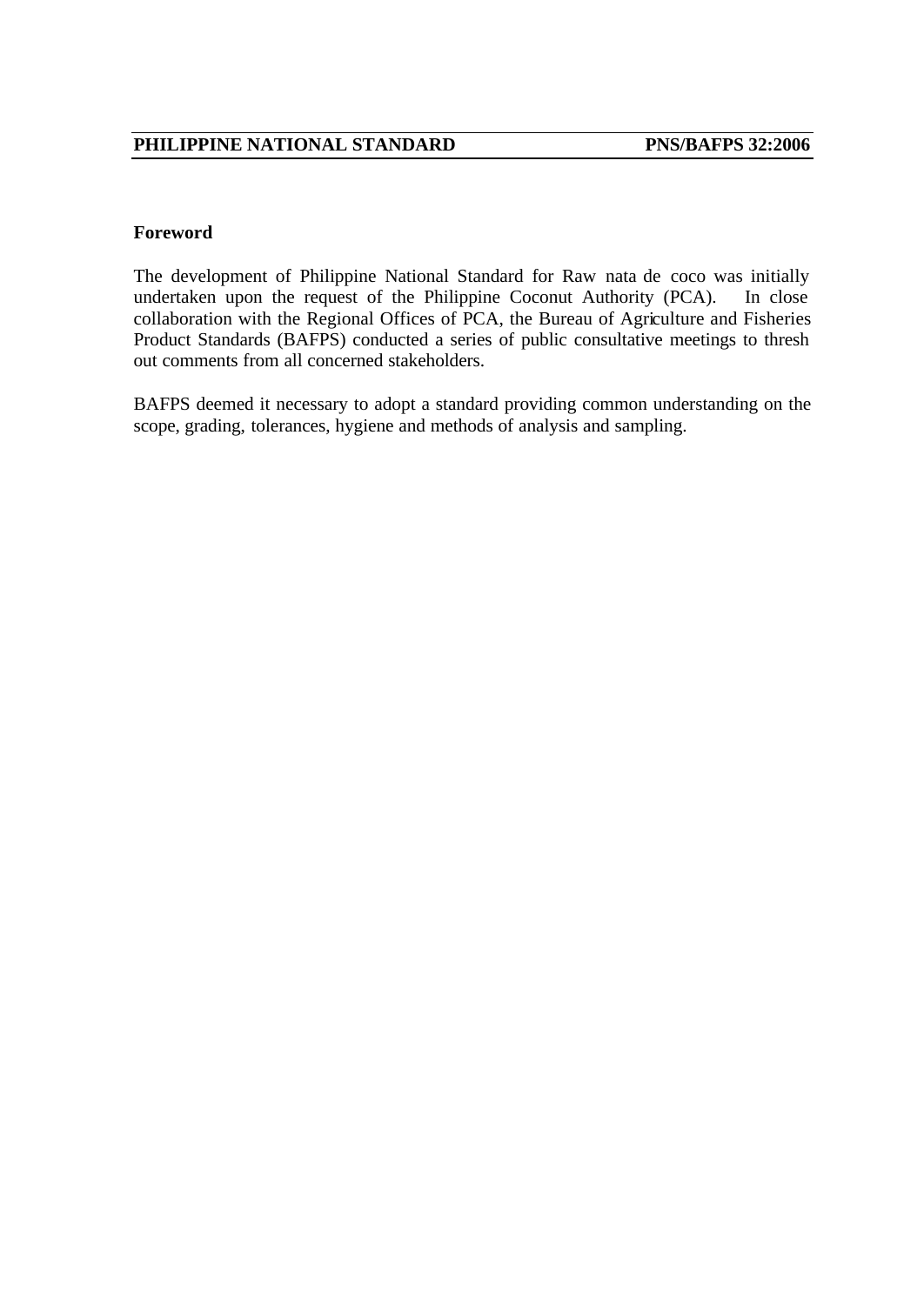### **PHILIPPINE NATIONAL STANDARD PNS/BAFPS 32:2006 Raw nata de coco – Specification**

#### **1 Scope**

This standard applies to raw nata de coco produced by bacteria *Acetobacter pasteurianus (Acetobacter aceti* subsp. *xylinum)* during fermentation of coconut substrate like coconut water and/or coconut milk. Commercial forms of raw nata de coco are slabs, diced or cubes.

#### **2 References**

The titles of the standards publications referred to in this standard are listed on the inside back cover.

#### **3 Definitions**

For the purpose of this standard, the following definitions apply:

#### **3.1 General**

#### **3.1.1**

#### **raw nata de coco**

thick, white, translucent and gel-like mass produced by the bacteria, *Acetobacter pasteurianus (Acetobacter aceti* subsp. *xylinum)* during fermentation of coconut substrate

#### **3.1.2**

#### **drained weight**

the mass of solid food in a container

#### **3.1.3**

#### **filth and extraneous matter**

any objectionable matter contributed by animals such as rodent, insect or bird or any visible matter not inherent to the product

#### **4 General requirements**

In all grades subject to the special provisions for each grade and tolerances allowed, raw nata de coco must meet the following requirements:

**4.1** Raw nata de coco must not have objectionable foreign odor aside from the characteristic acetic acid-like odor.

**4.2** Raw nata de coco must not have any discoloration not characteristic of the product.

**4.3** Raw nata de coco must be cleaned without the presence of any cream adhering on the slabs.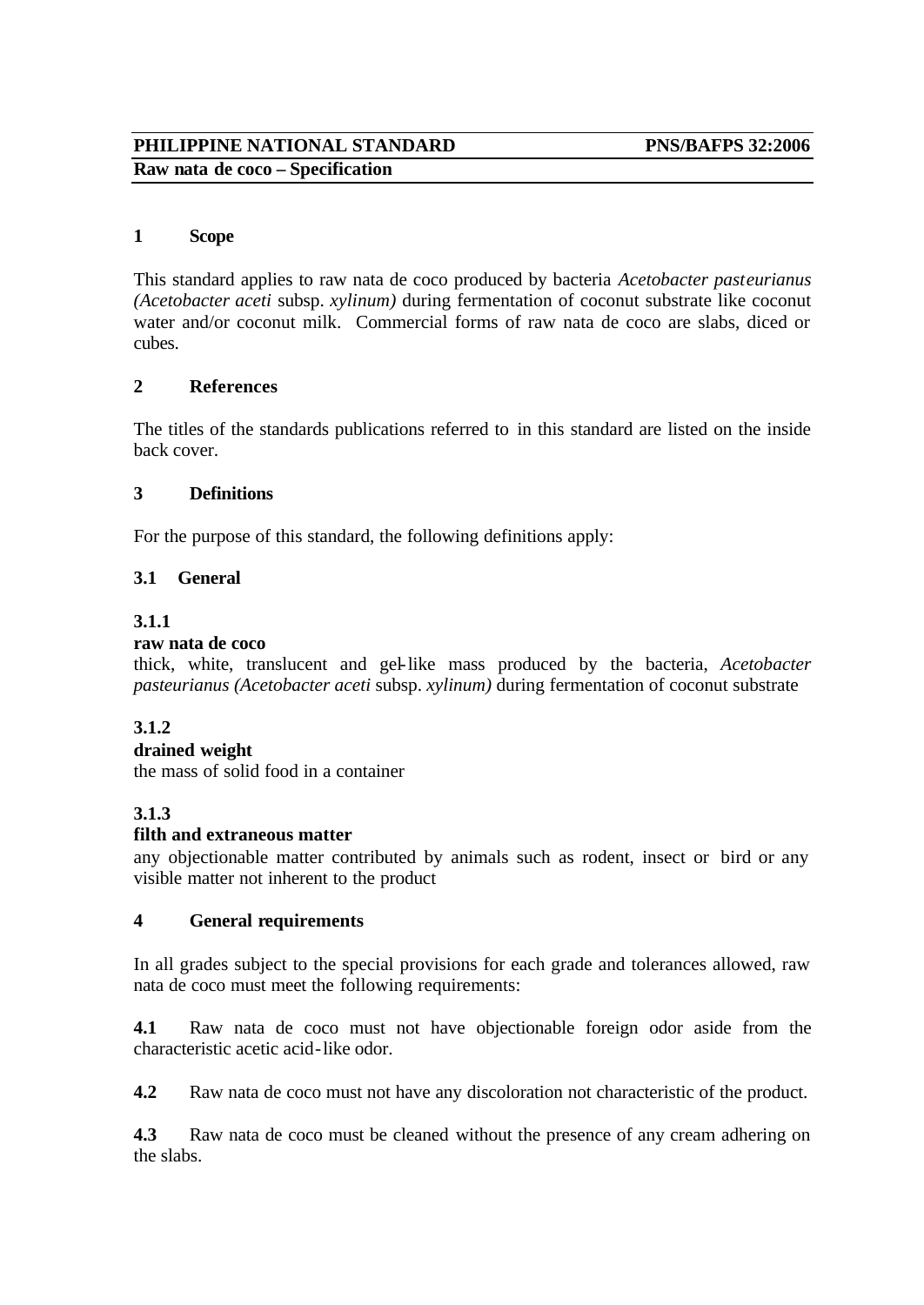#### **5 Grades**

Raw nata de coco shall be graded according to its general appearance, quality and condition specified in Table 1.

| Parameters     | Grade                               |                        |                    |
|----------------|-------------------------------------|------------------------|--------------------|
|                | A                                   |                        |                    |
| Appearance     | smooth                              | smooth                 | Smooth to slightly |
|                |                                     |                        | rough              |
| Texture        | firm                                | slightly firm          | slightly soft      |
| (penetrometer) | $(7.0 \text{ mm} - 9.4 \text{ mm})$ | $(> 9.4$ mm - 10.0 mm) | $(>10.0$ mm)       |
| reading)       |                                     |                        |                    |
| pH             | maximum of 4.5                      | maximum of 4.5         | maximum of 4.5     |

### **Table 1 – Grades of raw nata de coco**

#### **6 Tolerances**

#### **6.1 Physical**

For all grades, the following tolerances shall apply:

#### **Table 2 – Maximum allowed tolerances for raw nata de coco**

| Type of visible filth                                                                         | Raw nata de coco                                                                                                                                                    | Raw nata de coco, diced/cubes                                                                                                        |                                                                                                                                      |
|-----------------------------------------------------------------------------------------------|---------------------------------------------------------------------------------------------------------------------------------------------------------------------|--------------------------------------------------------------------------------------------------------------------------------------|--------------------------------------------------------------------------------------------------------------------------------------|
| and extraneous                                                                                | slabs, tolerance in                                                                                                                                                 | Tolerance in $\langle 1 \rangle$                                                                                                     | Tolerance in $> 1$ kg                                                                                                                |
| matters                                                                                       | 4 kg sample                                                                                                                                                         | sample                                                                                                                               | to 4 kg sample                                                                                                                       |
| Hair, whole insects,<br>recognizable insect<br>parts, feather<br>fragments                    | absent                                                                                                                                                              | absent                                                                                                                               | absent                                                                                                                               |
| Other extraneous<br>materials $> 0.5$ mm<br>(e.g. coconut husk)<br>fibers, wood<br>particles) | Not more than 10<br>pieces                                                                                                                                          | Not more than 5<br>pieces                                                                                                            | Not more than 10<br>pieces                                                                                                           |
| Black, brown or<br>other extraneous<br>particles $\leq$ 0.5 mm                                | Not more than 20<br>particles per slab<br>$(30 \text{ cm}^2 \text{ x } 30 \text{ cm}^2)$<br>and/or<br>Not more than 10<br>particles per 500 mL<br>of packing medium | Not more than 10%<br>of the drained nata<br>de coco cubes<br>and/or<br>Not more than 10<br>particles per 500 mL<br>of packing medium | Not more than 10%<br>of the drained nata<br>de coco cubes<br>and/or<br>Not more than 10<br>particles per 500 mL<br>of packing medium |
| Textile fibers                                                                                | Not more than 10<br>pieces                                                                                                                                          | Not more than 5<br>pieces                                                                                                            | Not more than 10<br>pieces                                                                                                           |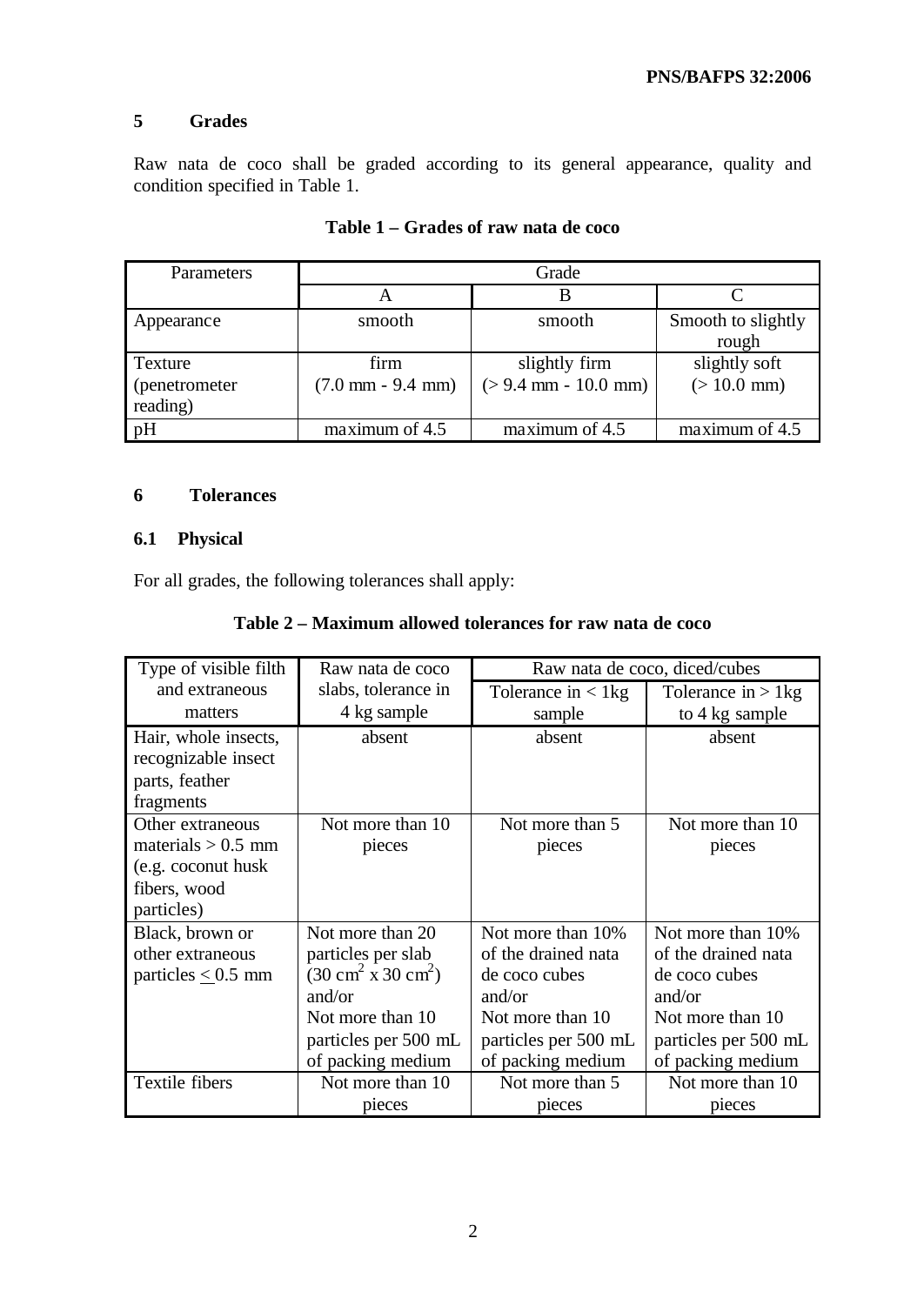#### **6.2 Chemical**

Raw nata de coco shall have no trace amounts of additives like benzoate, sorbates, and sulfites, and should not contain unallowed addition of chemicals such as formalin in excess of existing Codex standards.

#### **7 Hygiene**

It is recommended that the product covered by the provisions of this standard shall be in accordance with the appropriate Sections of the General Principle of Food Hygiene recommended by the Codex Alimentarius Commission (CAC/RCP 1-1969, Rev.3-1997) and should conform with the Bureau of Food and Drugs (BFAD) Administrative Order (A.O.) # 153 series of 2004 on Good Manufacturing Practices (GMP).

#### **8 Packaging**

Raw nata de coco in water, citric acid solution and/or glacial acetic acid solution shall be packed in clean and suitable packaging material that can withstand handling and distribution conditions to prevent contamination.

#### **9 Labelling**

Each container shall be labeled and marked with the following information:

- **9.1** Name of the product: "Raw nata de coco";
- **9.2** Brand name or trade name;
- **9.3** Net content;
- **9.4** Lot identification number (LIN);
- **9.5** Name and address of producer, and/or packer, or distributor;
- **9.6** The phrase "Product of the Philippines";
- **9.7** Date manufactured; and
- **9.8** PCA registration number (mandatory).

#### **10 Storage requirements**

Raw nata de coco shall be stored in areas where the safety and quality of the product shall not be affected due to changes in temperature, humidity and environmental conditions.

#### **11 Sampling**

A lot shall consist of products manufactured in one production shift, under similar processing condition. Random sampling will be conducted in taking samples for analysis.

#### **12 Method of Analysis and Sampling**

- **12.1** Determination of Equilibrium pH (Annex A)
- **12.2** Determination of Benzoic Acid (Annex B)
- **12.3** Determination of Sorbic Acid (Annex C)
- **12.4** Determination of Sulfites (Annex D)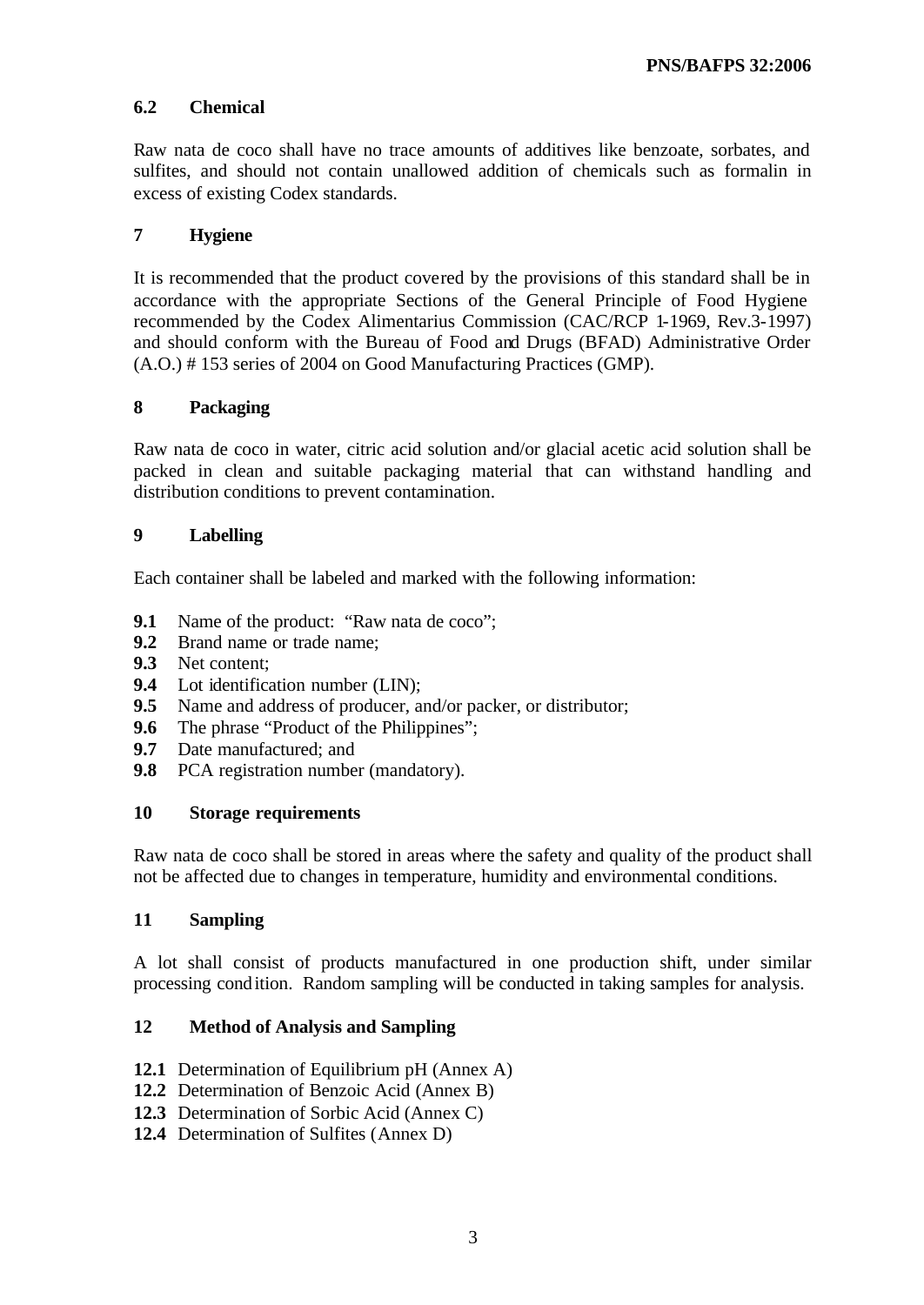#### **Annex A**

#### **Determination of equilibrium pH AOAC 981.12,1990**

**A.1** Comminute nata de coco sample until homogenous.

**A.2** Turn on pH meter and clean electrode tip by using distilled water and gently wiping with soft tissue paper.

**A.3** Calibrate instrument as follows:

- a) Immerse electrode in buffer solution of 7.0. Wait until reading is constant and adjust reading to 7.0 if necessary.
- b) Wash electrode with distilled water.
- c) Immerse electrode in buffer solution of 4.0 and wait until reading is constant and adjust reading to 4.0 if necessary.

**A.4** After calibration, determine pH of samples by immersing the sensitive portion of electrode in the sample, agitating sample slightly and wait until reading is constant before taking pH.

NOTE Check temperature of sample and adjust temperature scale.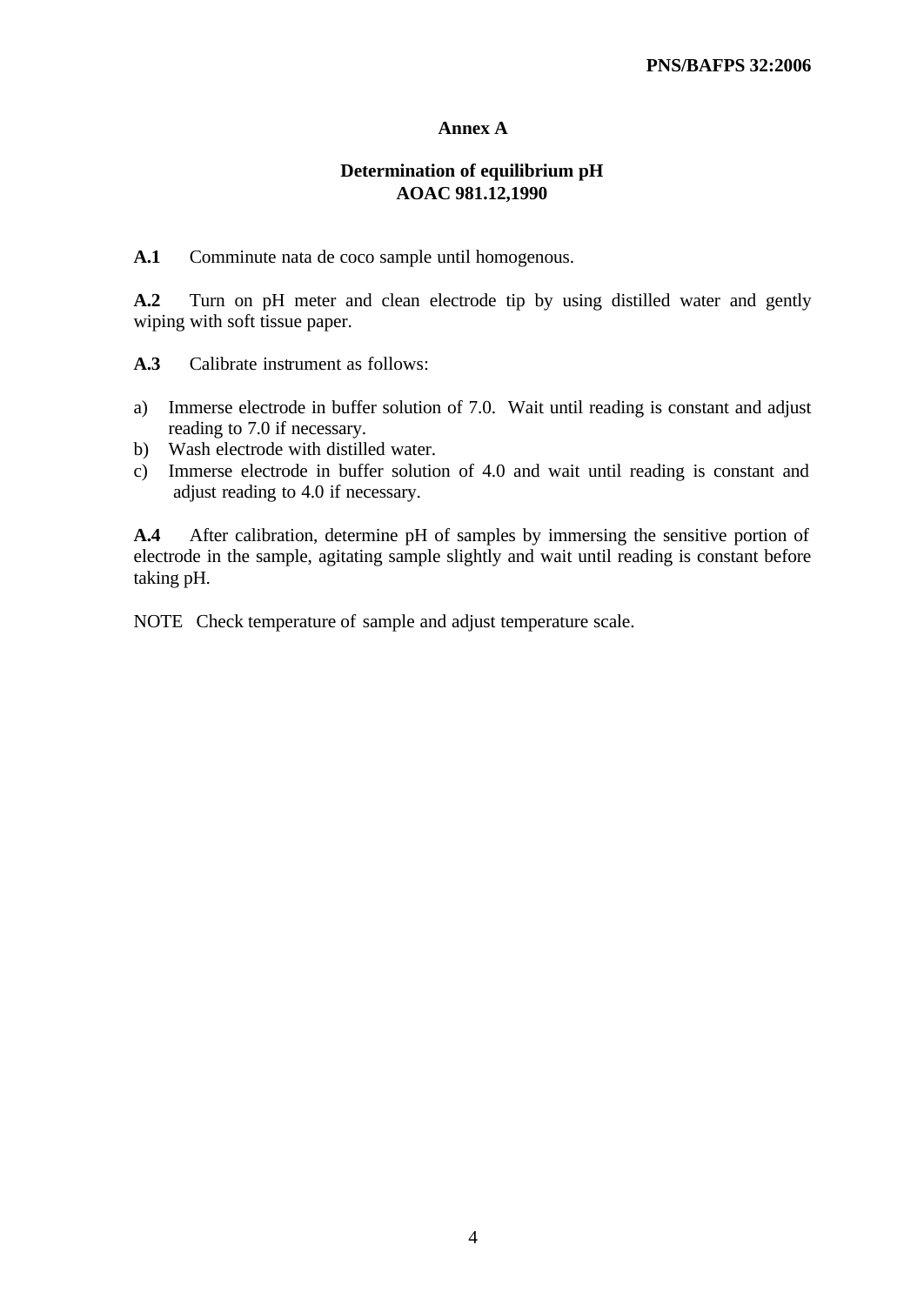#### **Annex B**

#### **Determination of benzoic acid (Spectrophotometric method) AOAC 960.38.1990**

#### **B.1 Preparation of standard curve**

Prepare solution of benzoic acid in ether containing 50 mg/L. Determine absorbance (A) of this solution in tightly stoppered cell in Beckman DU or recording spectrophotometer between 265 nm and 280 nm in 1 nm interval. Plot A against wavelength and record wavelength of minimum at approximately 267.5 nm as point B, other minimum at approximately 267.5 nm as point D and highest maximum at approximately 272 nm as point C.

Prepare solutions of benzoic acid in ether measured in mg/L containing 20, 40, 60, 80, 100 and 120. Determine absorbance of these solutions in tightly stoppered cell in spectrophotometer at points B, C and D. For each concentration average A at B and D and subtract this value from A and C. Plot difference against concentration.

#### **B.2 Preparation of sample**

Blend nata de coco sample until homogenous. Transfer 20 g to separator and dilute to 200 mL with saturated NaCl solution. Make solution definitely acid to litmus with HCl and mix well.

#### **B.3 Determination**

Extract prepared solution with 70 mL, 50 mL, 40 mL and 30 mL portions ether, shaking well to ensure complete extraction. Break emulsions by standing, stirring, or centrifuging. Drain and discard aqueous phase. Wash combined ether extracts with 50 mL, 40 mL and 30 mL portions. HCl (1+100) and discard HCl washings. (If extracts requires no purification, proceed to next step.) Extract ether solution with 50 mL, 40 mL, 30 mL and 20 mL portions 0.1% NH4OH and discard ether. Neutralize combined NH4OH extracts with HCl and add 1mL excess. Extract acidified solution with 70 mL, 50 mL, 40 mL and 30 mL ether.

Dilute combined ether extracts to 200mL with ether and determine absorbance in tightly stoppered cell in spectrophotometer at wavelengths B, C and D diluting with ether if necessary to obtain optimum concentration of 20 120 mg/L. Average A at B and D and subtract this value from A at C. Determine concentration of benzoic acid from standard curve, correcting for dilutions. Benzoic acid x 1.18- Na benzoate.

Conduct determination similarly on benzoate free sample of product and determine absorbance in regions 265 nm and 280 nm at 1nm intervals. If curve is straight line in this region, method is applicable to this product.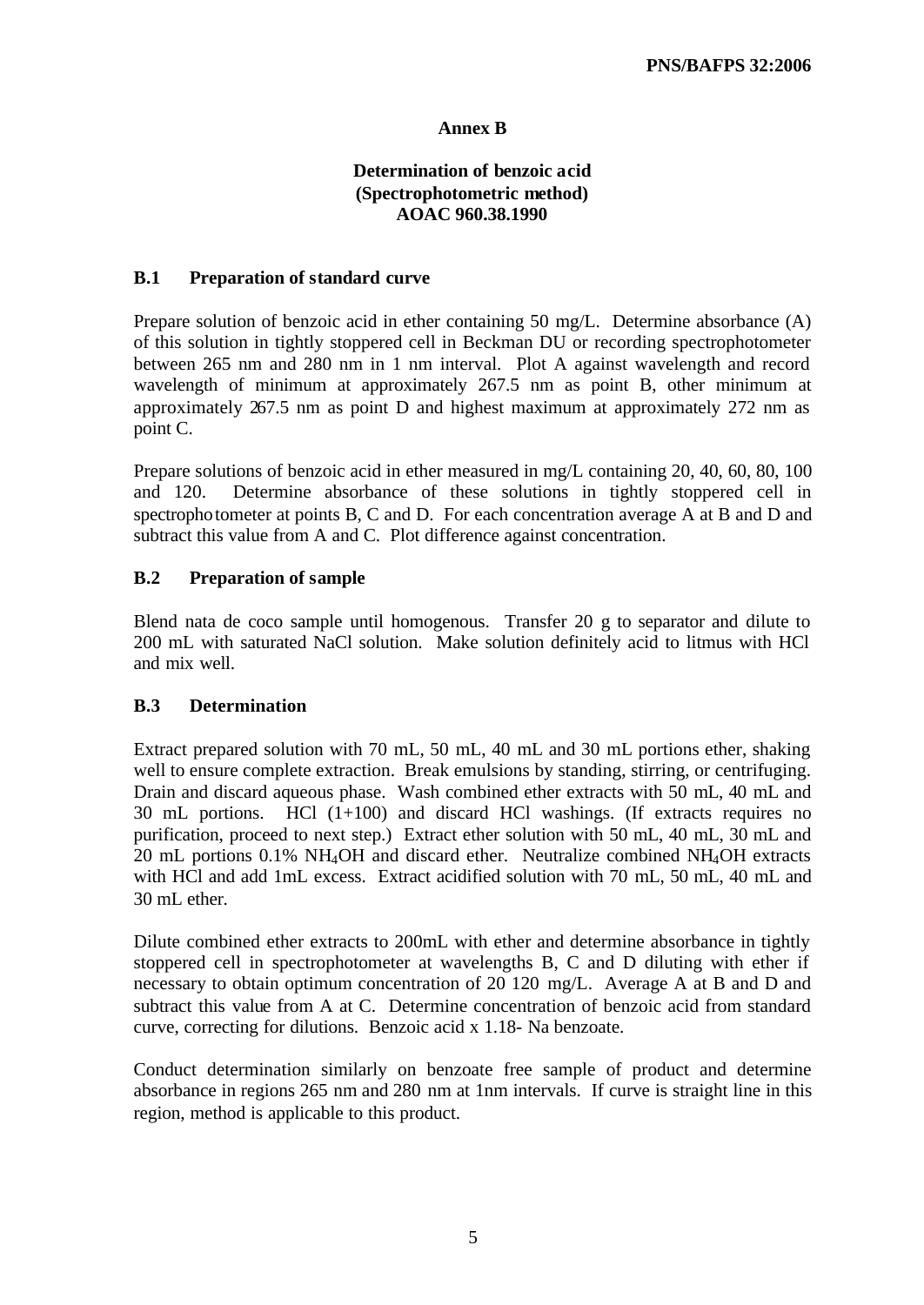#### **Annex C**

#### **Determination of sorbic acid (Spectrophotometric method) AOAC 974.10.1990**

#### **C.1 Reagents and apparatus**

- a) Metaphosphoric acid solution Dissolve 5 g HPO<sub>3</sub> in 250 mL H<sub>2</sub>O and dilute with 1L with alcohol.
- b) Mixed ethers Petroleum ether-anhydrous ether  $(1+1)$ .
- c) Potassium permanganate Dissolve 15 g KMnO<sub>4</sub> in H<sub>2</sub>O, dilute to 100 Ml and filter through glass wool
- d) Sorbic acid solution (1) stock solution, 1.0 mg/Ml. Dissolve 200 mg sorbic acid in 200 Ml mixed ethers, (2) working solution, 0.05 mg/Ml. Dilute 10 Ml stock solution to 200 Ml with mixed ether
- e) Reference solution Shake 100 Ml mixed ethers with 10 Ml HPO<sub>4</sub> solution and dry supernate ether solution with 5 g cm cells, transparent to UV.

#### **C.2 Preparation of standard curve**

Add 1 mL, 2 mL, 4 mL and 6 mL working standard solution  $(d)(2)$  to separately 100 mL volume flasks and dilute to volume with mixed ethers. Determine absorbance of solutions at 250 nm against mixed ethers. Plot absorbance against mg sorbic acid/100 mL.

#### **C.3 Determination**

Blend sample until homogenous. Accurately weigh 20.0 g sample, add enough  $HPO<sub>3</sub>$ solution to yield total of 100 mL liquid in mixture. Blend for 1 min and immediately filter thru 18.5 cm Whatman No.3 paper. Transfer 10 mL of filtrate to 250 mL separator containing 100 mL mixed ether s and shake for 1min. Discard aqeous layer and dry ether extract with 5 g anhydrous  $NaSO<sub>4</sub>$ . Determine absorbance at 250 nm against reference solution (e). Determine concentration of sorbic acid from standard curve.

% sorbic acid = (mg sorbic acid/g sample) x  $(1/1000 \text{ mg}) \times 1000$  $=$  mg sorbic acid/20

Confirm presence of sorbic acid as follows: Add  $2 \text{ mL }$ KMnO<sub>4</sub> solution to remaining ether solution and shake for 1min. Filter thru Whatman No.3 paper, add 5 g anhydrous Na2SO4, shake, and scan spectrum between 300 nm and 200 nm. Absence of peak at 250 nm confirms presence of sorbic acid in sample.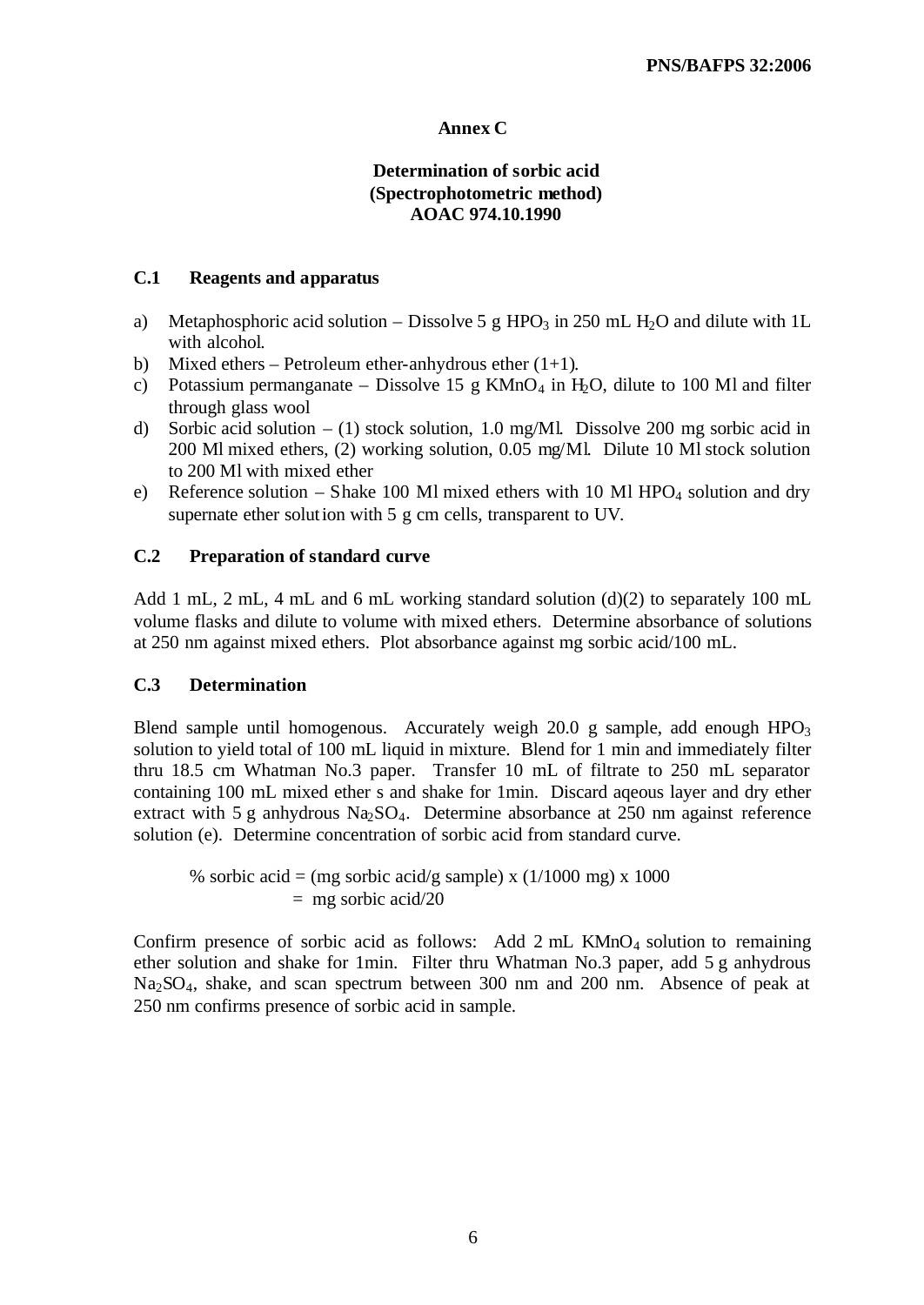#### **Annex D**

#### **Determination of free and combined sulfites (SO2) (Modified rankine method)**

**D.1** Weigh 10 mL of 0.3 % of hydrogen peroxide into the flask (A) of Figure 1. Add 3 drops of methyl red-methylene blue indicator, which should turn to purple. Adjust the color to olive-green with 0.01 N sodium hydroxide.

**D.2** Weigh 10 mL of sample previously cooled to 0 °C, and 10 mL of ice-cold 25 % phosphoric acid into the flask (B) in Figure 1, then connect the two flasks to the apparatus.

**D.3** Switch the air bubbler and inject air from (D) via (E) into the flask (B) at the flow rate of 11 minutes.

**D.4** Continue bubbling for 30 min. at 0 °C, then rapidly replace flask (A) with flask (A).

**D.5** Remove the ice-bath from under jack (B), wipe the outside of flask with dry cloth, then inject air 10 min. heating the flask (B) with flame 4 cm to 5 cm high from a microburner, without a wire gauze, so that the point of the flame is in contact with the flask (B). After 10mins turn off the air bubbler, wash the open end of the bubbler with a small quantity of freshly boiled and cooled water into the flask (A').

**D.6** Titrate the contents of the flask (A) (free sulfite) and the flask (A') (combined sulfite) with 0.01 N sodium hydroxide to the initial olive-green color.

Calculate the free and combined sulphite contents (1 mL of 0.01 N sodium hydroxide =  $0.32$  mg of  $SO<sub>2</sub>$ )

Calculation:

32.03 x volume NaOH x N NaOH x 1000

ppm  $SO_2 =$  —

weight of sample in grams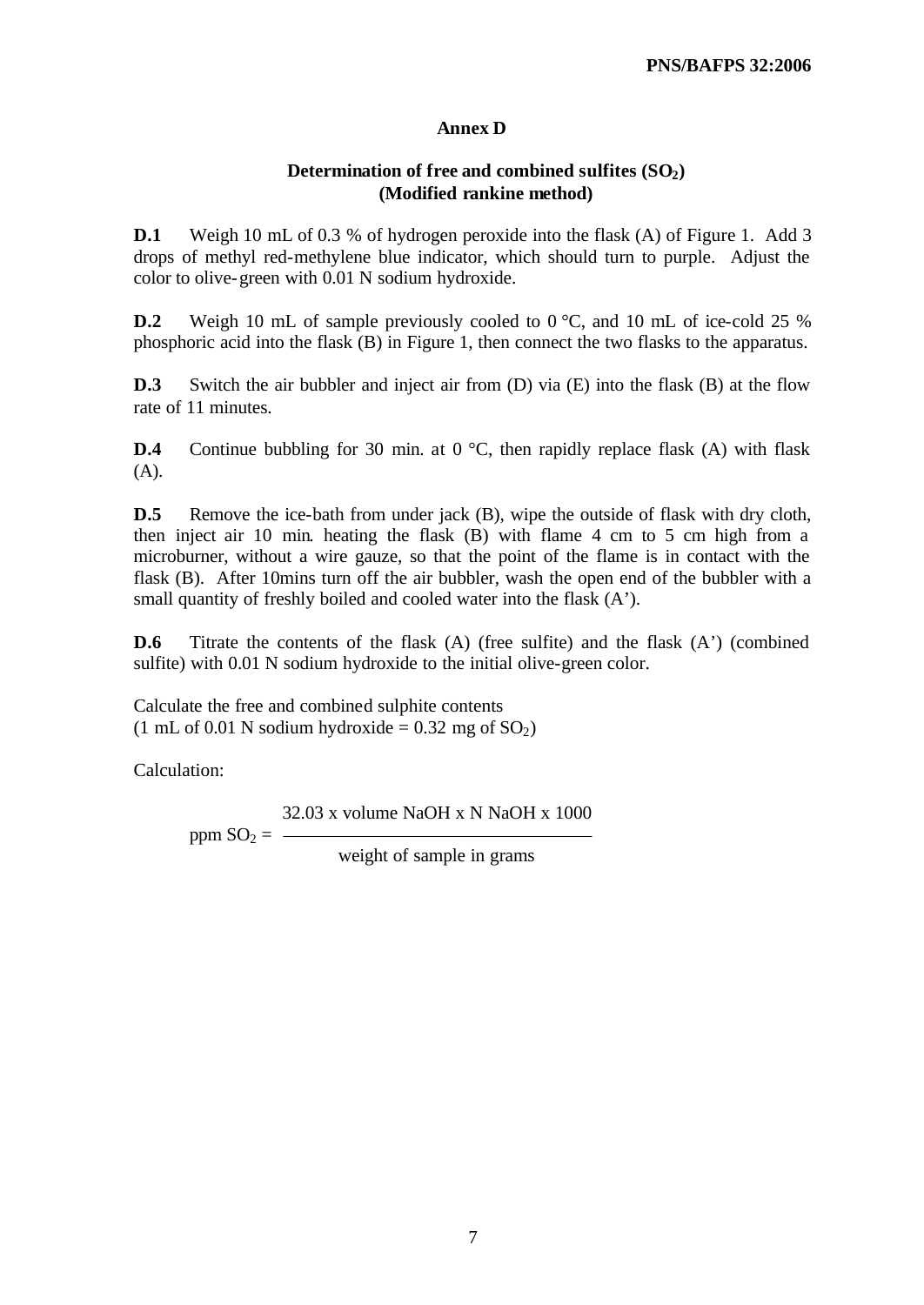The following referenced documents are indispensable for the application of this standard. For dated references, only the edition cited applies. For undated references, the latest edition of the referenced document (including any amendments) applies.

- Ito, Yoshio. 1981. Analytical Methods of Food Additives for Various Foods In: Food Sanitation in Japan III.
- Philippine National Standards 1219:1994. Agricultural and Other Food Products Nata de Coco in Syrup-Specification
- SEAFDEC. 1987. Laboratory manual on analytical methods and procedures for fish and fish products. Hasegawa, Singapore (ed.)
- Testing, Inspection and Accreditation Committee. DTI Task Force on Nata de Coco, 1994.
- ITDI. Industry Standard for Raw Nata de Coco. Paper presented by Ma. Divina Alcasabas, Chief Rural Technology and Information Division, ITDI at the 23rd Annual Convention of the Philippine Society for Microbiologists held at the Century Park Sheraton, Manila, May 19-20, 1994.

## B P S

BUREAU OF PRODUCT STANDARDS *your partner in quality*



**CERTIFIED** Product Quality

The use of the PS Certification Mark is governed by the provisions of Department Administrative Order No. 01 series of 1997 – Revised Rules and Regulations Concerning the Philippine Standard (PS) Quality and / or Safety Certification Mark Scheme by the Bureau of Product Standards. This mark on a product/container is an assurance by the manufacturer/producer that the product conforms with the requirements of a Philippine standard. Details of conditions under which a license to use the PS Certification Mark may be granted can be obtained from the Bureau of Product Standards, Department of Trade and Industry, 361 Sen. Gil J. Puyat Avenue, Makati City.